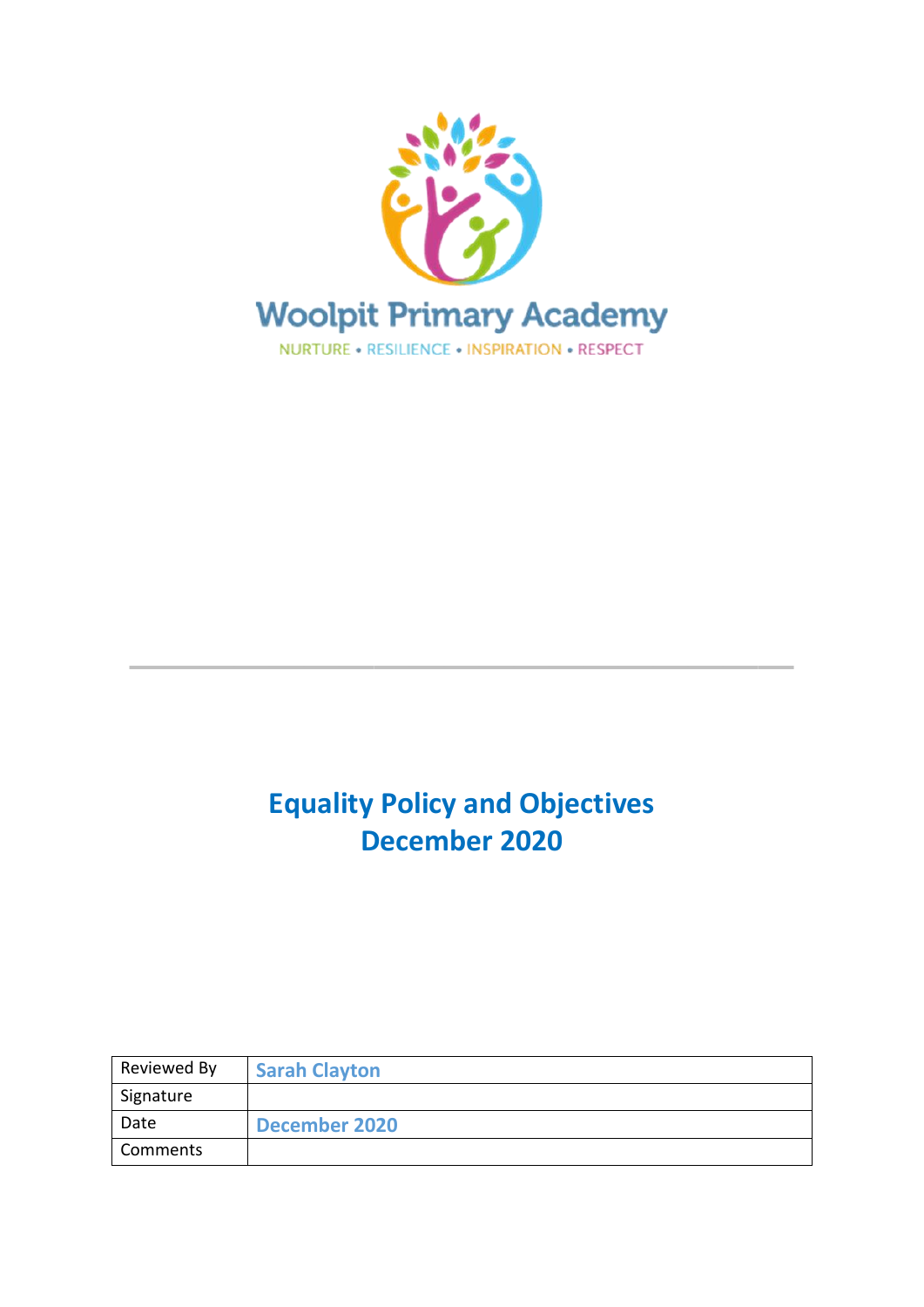#### **This policy covers:**

1.1 Aims

- 1.2 Legislation and guidance
- 1.3 Roles and responsibilities
- 1.4 Eliminating discrimination
- 1.5 Advancing equality of opportunity
- 1.6 Fostering good relations
- 1.7 Equality considerations in decision-making
- 1.8 Equality objectives
- 1.9 Monitoring arrangements

#### **1.1 Aims**

Our school aims to meet its obligations under the public sector equality duty by having due regard to the need to:

- Eliminate discrimination and other conduct that is prohibited by the Equality Act 2010
- Advance equality of opportunity between people who share a protected characteristic and people who do not share it
- Foster good relations across all characteristics between people who share a protected characteristic and people who do not share it

#### **1.2 Legislation and guidance**

This document meets the requirements under the following legislation:

- [The Equality Act 2010,](http://www.legislation.gov.uk/ukpga/2010/15/contents) which introduced the public sector equality duty and protects people from discrimination
- [The Equality Act 2010 \(Specific Duties\) Regulations 2011,](http://www.legislation.gov.uk/uksi/2011/2260/contents/made) which require schools to publish information to demonstrate how they are complying with the public sector equality duty and to publish equality objectives

This document is also based on Department for Education (DfE) guidance[: The Equality Act 2010 and](https://www.gov.uk/government/uploads/system/uploads/attachment_data/file/315587/Equality_Act_Advice_Final.pdf)  [schools.](https://www.gov.uk/government/uploads/system/uploads/attachment_data/file/315587/Equality_Act_Advice_Final.pdf) 

This document also complies with our funding agreement and articles of association.

#### **1.3 Roles and responsibilities**

The governing body will:

• Ensure that the equality information and objectives as set out in this statement are published and communicated throughout the school, including to staff, pupils and parents, and that they are reviewed and updated at least once every four years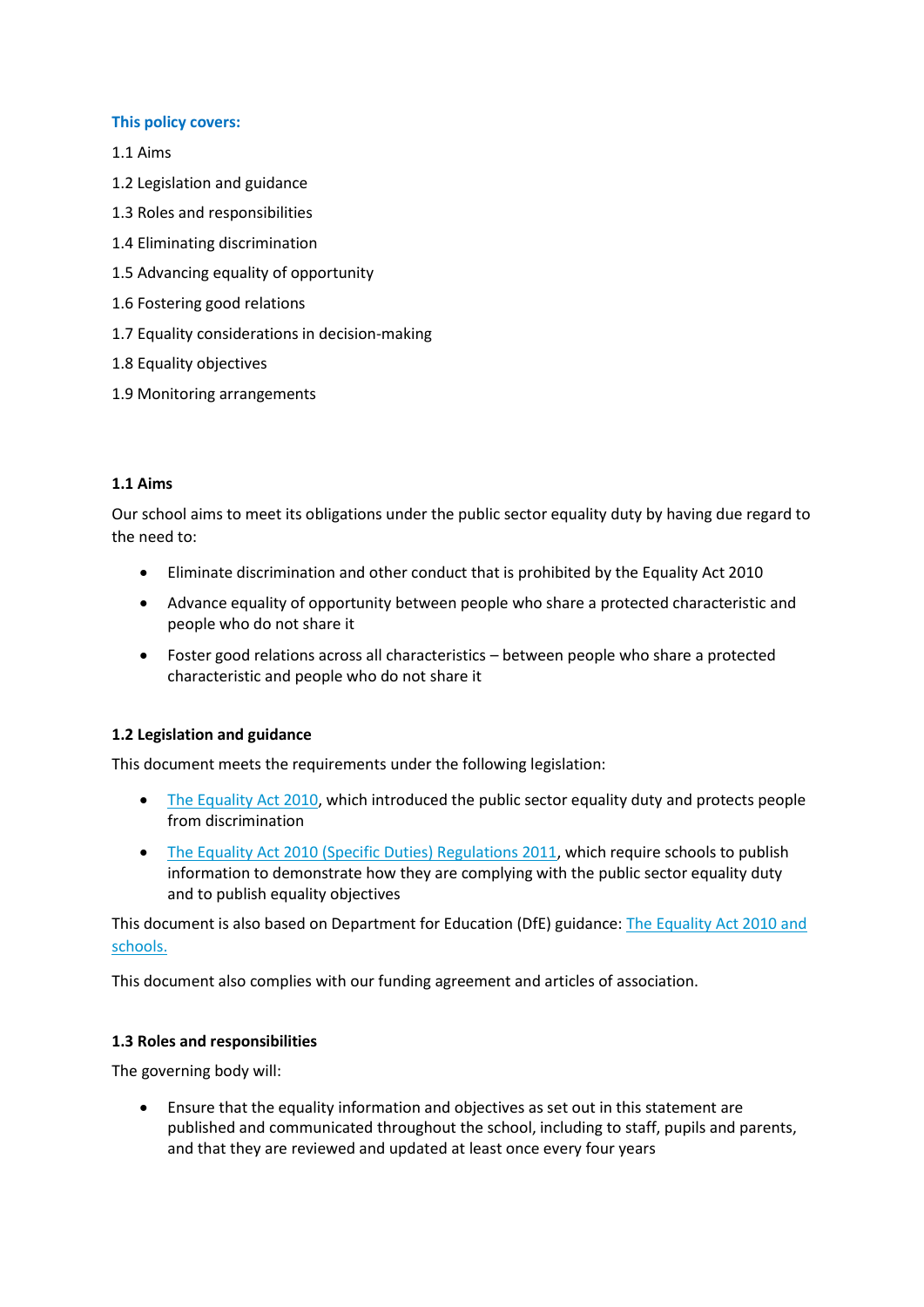• Delegate responsibility for monitoring the achievement of the objectives on a daily basis to the headteacher

The headteacher will:

- Promote knowledge and understanding of the equality objectives amongst staff and pupils
- Monitor success in achieving the objectives and report back to governors
- Identifying any staff training needs, and deliver training as necessary

All school staff are expected to have regard to this document and to work to achieve the objectives as set out in section 8.

## **1.4 Eliminating discrimination**

The school is aware of its obligations under the Equality Act 2010 and complies with nondiscrimination provisions.

Where relevant, our policies include reference to the importance of avoiding discrimination and other prohibited conduct.

Staff and governors are regularly reminded of their responsibilities under the Equality Act, for example during meetings. Where this has been discussed during a meeting it is recorded in the meeting minutes.

New staff receive training on the Equality Act as part of their induction, and all staff receive refresher training every September as part of the Keeping Children Safe in Education and Safeguarding Updates

## **1.5 Advancing equality of opportunity**

As set out in the DfE guidance on the Equality Act, the school aims to advance equality of opportunity by:

- Removing or minimising disadvantages suffered by people which are connected to a particular characteristic they have (e.g. pupils with disabilities, or gay pupils who are being subjected to homophobic bullying)
- Taking steps to meet the particular needs of people who have a particular characteristic (e.g. enabling Muslim pupils to pray at prescribed times)
- Encouraging people who have a particular characteristic to participate fully in any activities (e.g. encouraging all pupils to be involved in the full range of school clubs and activities)

In fulfilling this aspect of the duty, the school will:

- Gather data each academic year showing how pupils with different characteristics are performing
- Analyse the above data to determine strengths and areas for improvement and implement actions in response
- Make evidence available identifying improvements for specific groups (e.g. declines in incidents of homophobic or transphobic bullying)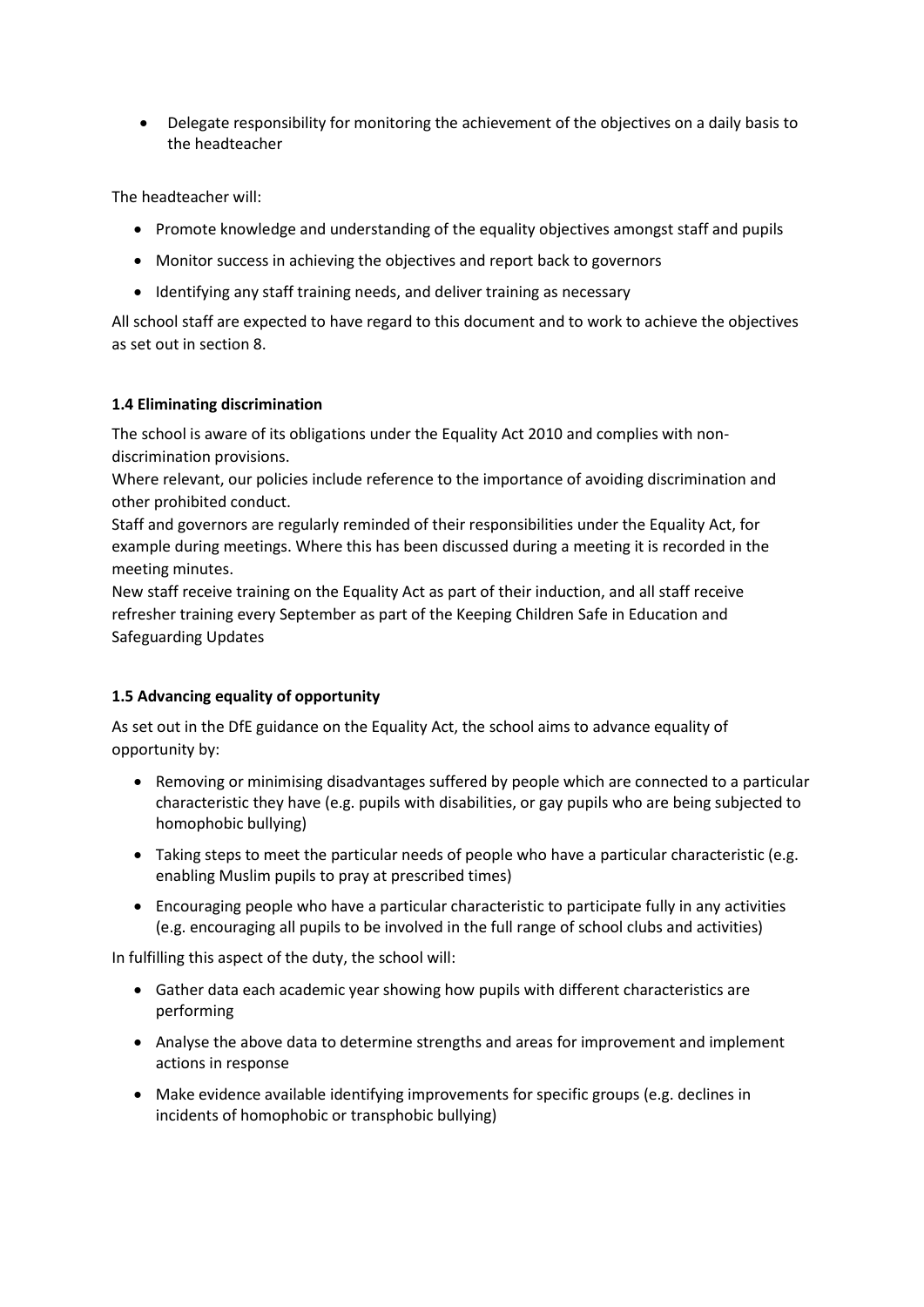#### **1.6 Fostering good relations**

The school aims to foster good relations between those who share a protected characteristic and those who do not share it by:

- Promoting tolerance, friendship and understanding of a range of religions and cultures through different aspects of our curriculum. This includes teaching in RE, citizenship and personal, social, health and economic (PSHE) education, but also activities in other curriculum areas. For example, as part of teaching and learning in English/reading, pupils will be introduced to literature from a range of cultures
- Working with our local community. This includes inviting leaders of local faith groups to speak, and organising school trips and activities based around the local community
- Encouraging and implementing initiatives to deal with tensions between different groups of pupils within the school. All pupils are encouraged to participate in the school's activities, such as sports clubs. We also work with parents to promote knowledge and understanding of different cultures
- We have developed links with people and groups who have specialist knowledge about particular characteristics, which helps inform and develop our approach

## **1.7 Equality considerations in decision-making**

The school ensures it has due regard to equality considerations whenever significant decisions are made.

The school always considers the impact of significant decisions on particular groups. For example, when a school trip or activity is being planned, the school considers whether the trip:

- Cuts across any religious holidays
- Is accessible to pupils with disabilities
- Has equivalent facilities for boys and girls

The school keeps a written record (known as an Equality Impact Assessment) to show we have actively considered our equality duties and asked ourselves relevant questions. This is recorded at the same time as the risk assessment when planning school trips and activities. The record is completed by the member of staff organising the activity and is stored electronically with the completed risk assessment.

## **1.8 Equality objectives**

*Objective 1: Undertake an annual analysis of data and trends with regard to SEND pupils, gender, mobile and Pupil Premium by July, and report on this to the governing body.*

Why we have chosen this objective: Our key groups of pupils fall into SEND, gender, mobile pupils and Pupil Premium Pupils.

To achieve this objective we plan to: Gather and analyse the data for all pupils annually and look for trends in these key groups. Keep evidence of their progress and impact and ensure where possible it is in line with other pupils across the school.

Progress we are making towards this objective: Please see head teacher reports to governors (termly), School Development Plan, SEND report, PPG review and plan for spending, Sports Premium Funding document, Insight tracking.